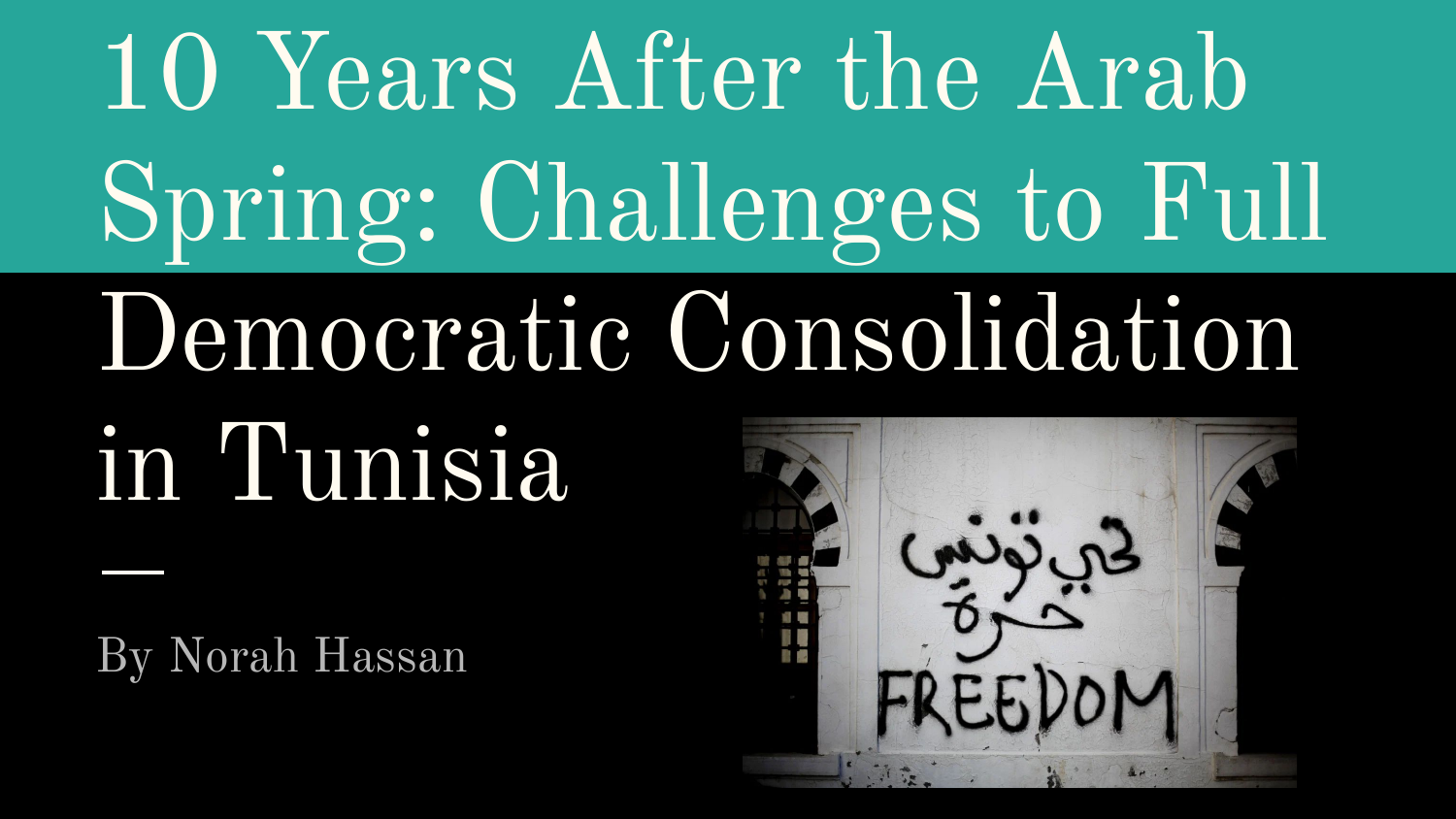### Abstract

### **Puzzle: What are the current challenges preventing the full consolidation of Tunisia's democracy?**

★ Dependent Variable: Hindrances to Full Democratic Consolidation in Tunisia Democratic Consolidation: "A political regime in which democracy as a complex system of institutions, rules, and patterned incentives and disincentives has become, in a phrase, 'the only game in town'... combines behavioral, attitudinal, and constitutional dimensions" -Linz & Stephen

- ★ Independent Variable 1: Authoritarian Regional Actors
- ★ Independent Variable 2: Economic inequality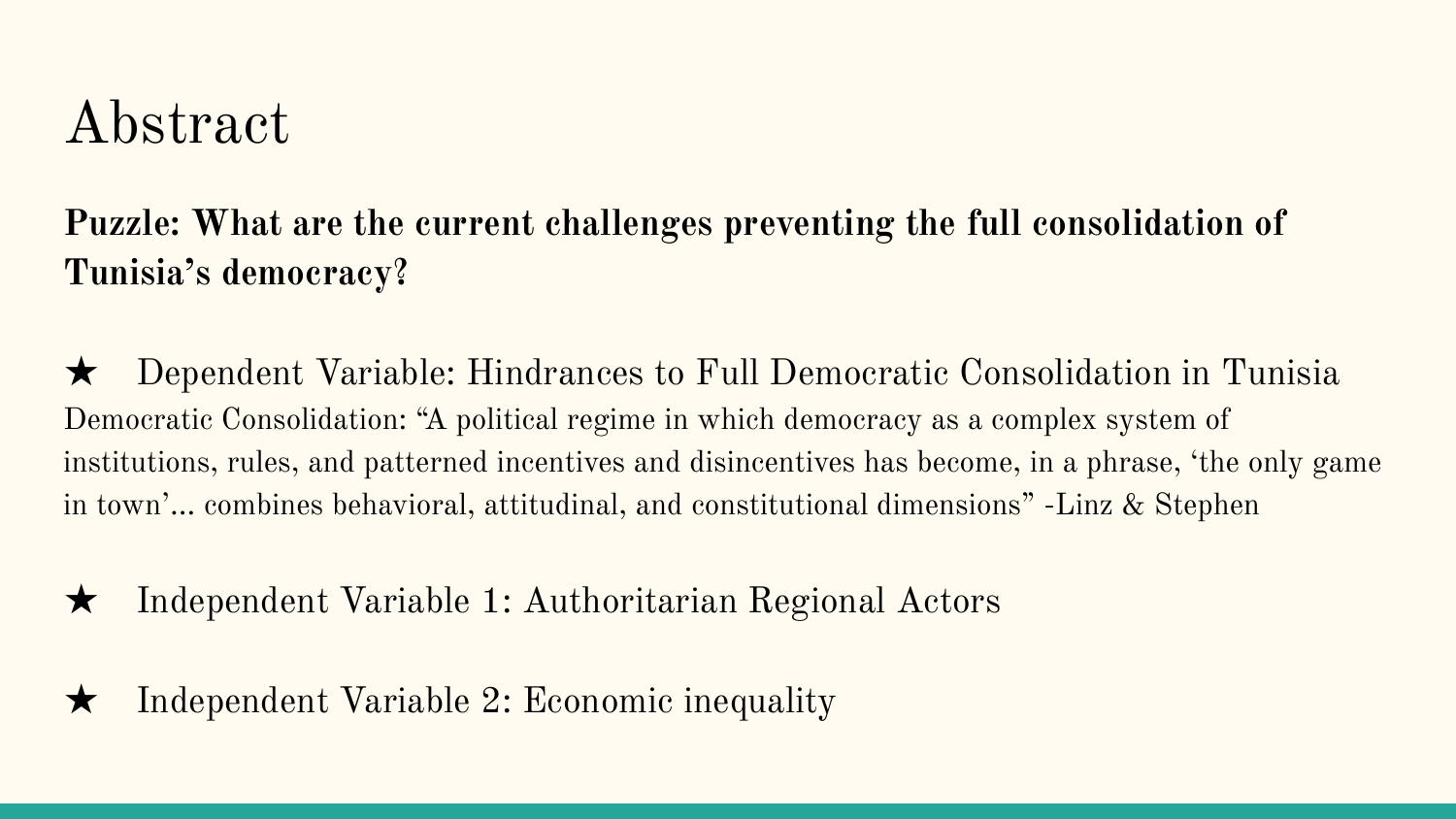# Brief Background: The Arab Spring



"Since violence implies an enormous loss of human life (without any certainty of victory), opposition groups will risk a civil war only if inequality is substantial — that is, if the existing elite owns a considerable fraction of the economy." - Boix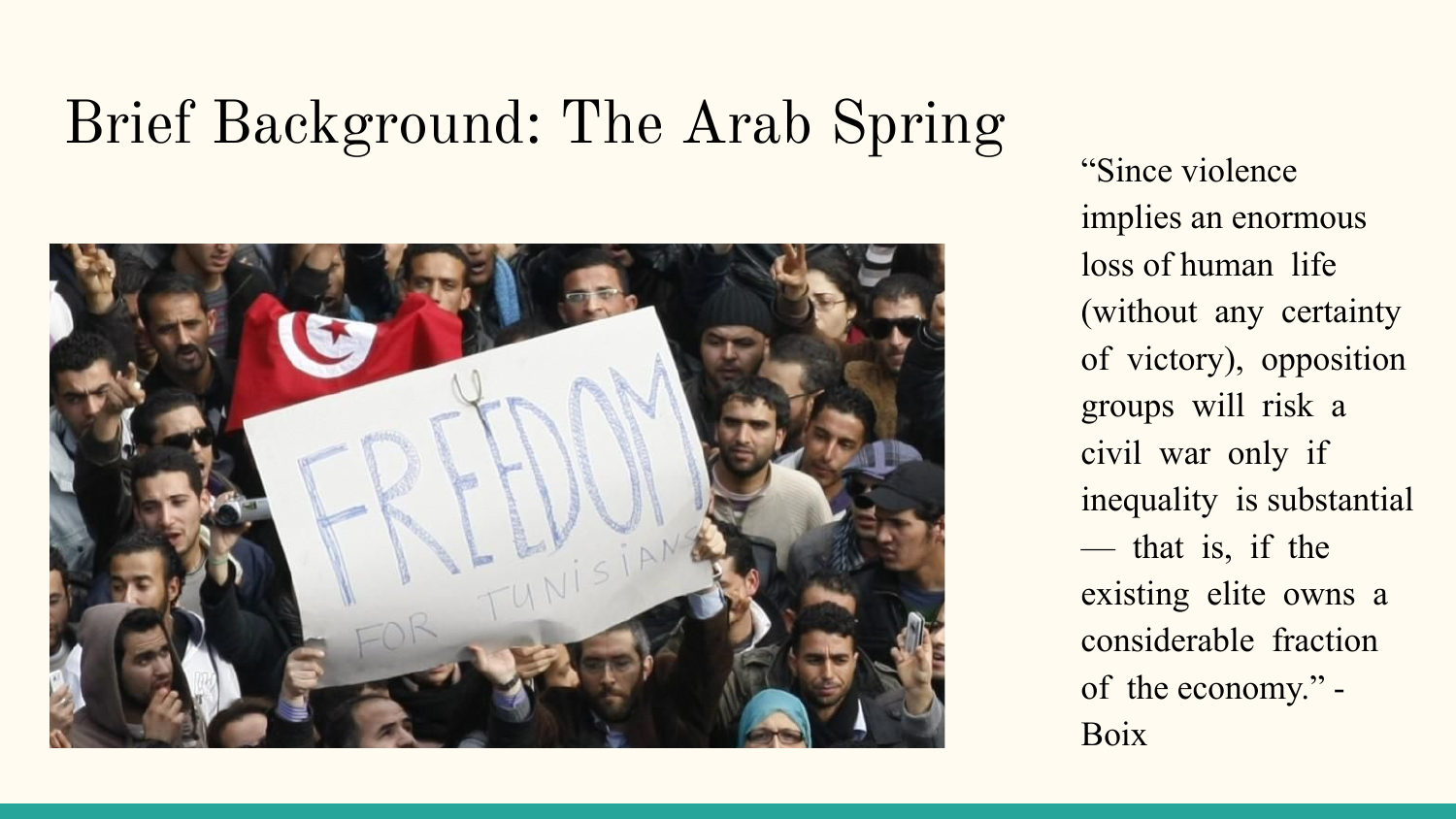## Current State of Tunisian Democracy

| <b>Tunisia</b>                        |                |
|---------------------------------------|----------------|
| <b>FREE</b>                           | $\sum_{100}$   |
| <b>Political Rights</b>               | 32/40          |
| <b>Civil Liberties</b>                | 38/60          |
| <b>LAST YEAR'S SCORE &amp; STATUS</b> | 69/100<br>Free |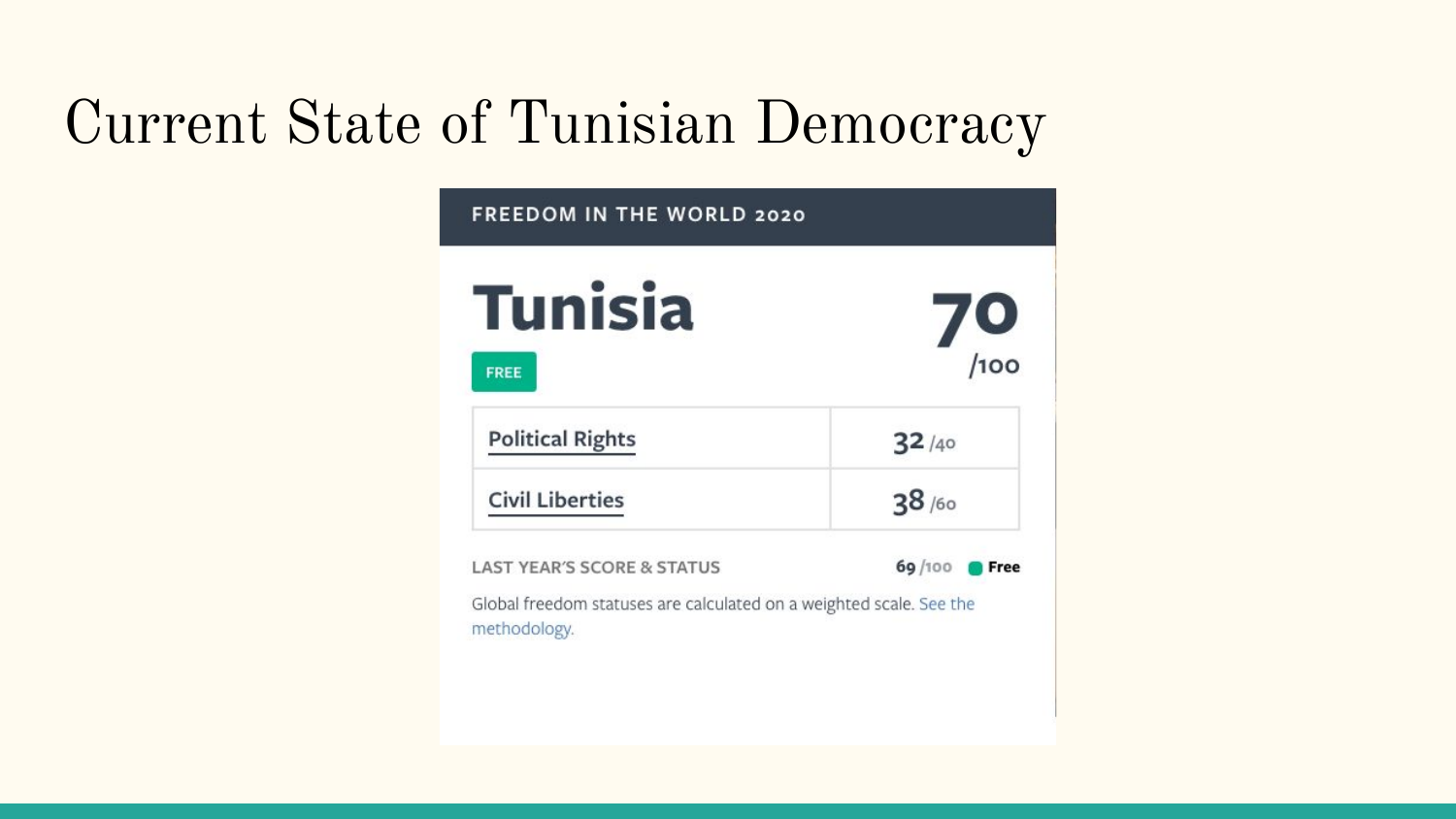### Variable 1: Authoritarian Regional Actors



#### Number of Tunisian migrants to MENA countries

| <b>North Africa and Middle East</b>             | 110,385 |
|-------------------------------------------------|---------|
| Libya                                           | 68,952  |
| United Arab Emirates                            | 39,238  |
| Algeria                                         | 21,420  |
| Saudi Arabia<br>$\frac{\text{max}}{\text{max}}$ | 21,086  |
| <b>Qatar</b>                                    | 17,750  |
| <b>I</b> Oman                                   | 5,693   |
| Morocco                                         | 4,570   |
| <b>Kuwait</b>                                   | 3,500   |
| Egypt                                           | 3,413   |
|                                                 |         |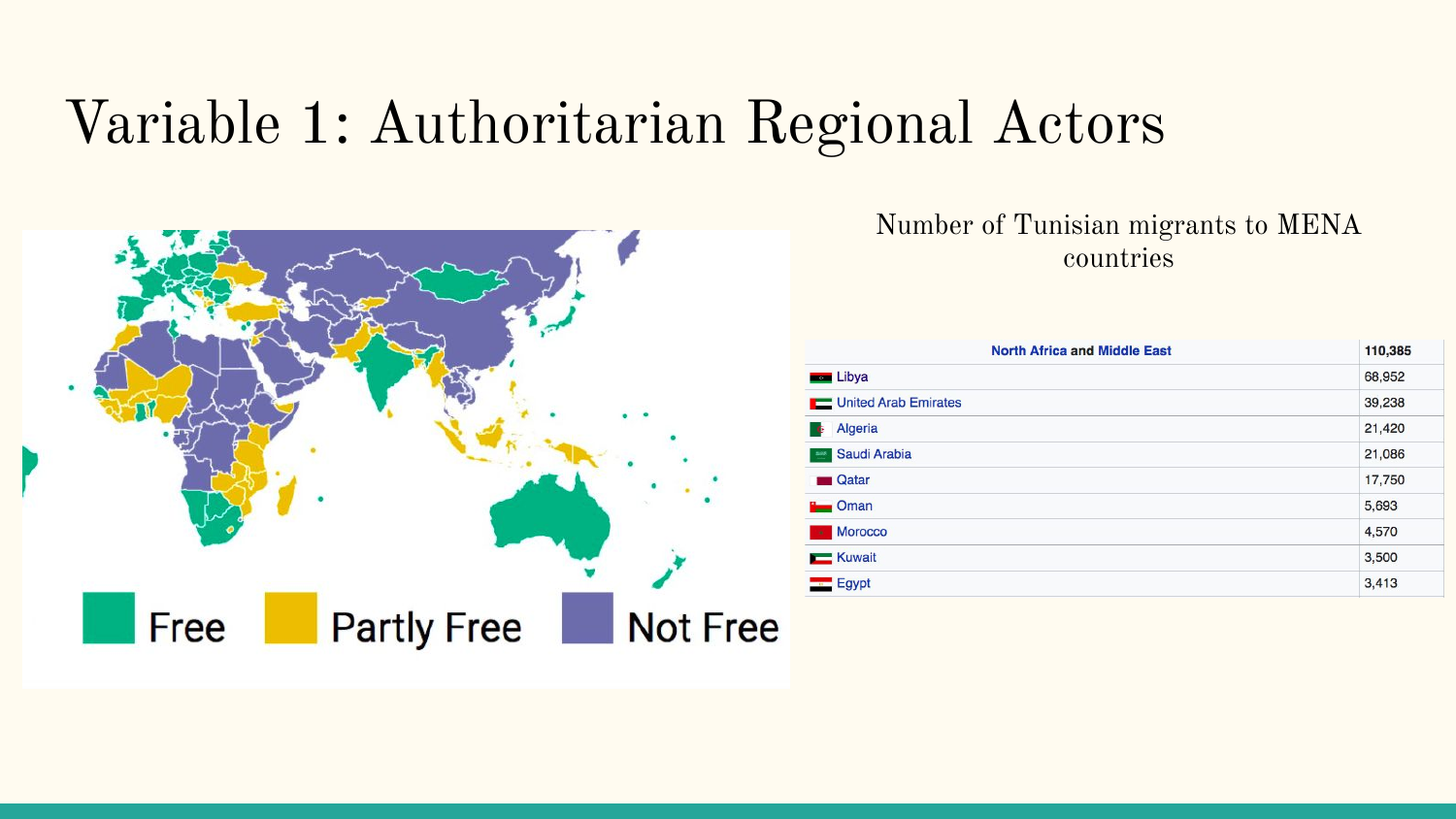## Variable 1: Authoritarian Regional Actors

"Non‐rentier states are politically and economically dependent on rentier neighbors through aid and remittances. Powerful rentier or semi‐rentier states such as Saudi Arabia, Iran, and Russia, have promoted authoritarian allies in their regions" -Kuru



Saudi Arabia's 2018 visit to Tunisia

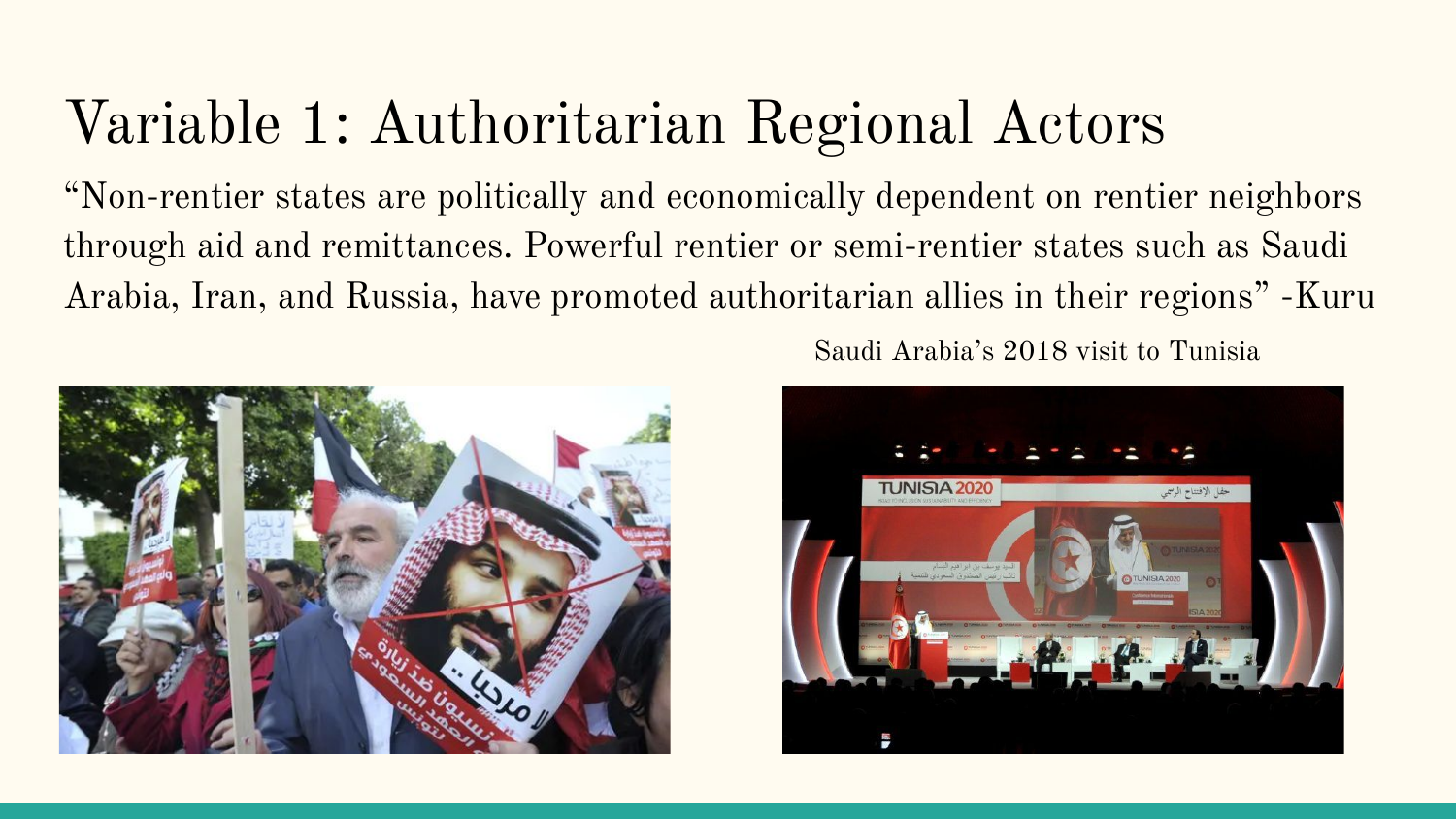### Variable 2: Economic Inequality

Tunisia: Unemployment rate from 1999 to 2020



#### **Tunisian inflation rate**

Inflation has steadily increased since early 2016 and is now at its highest since 1991

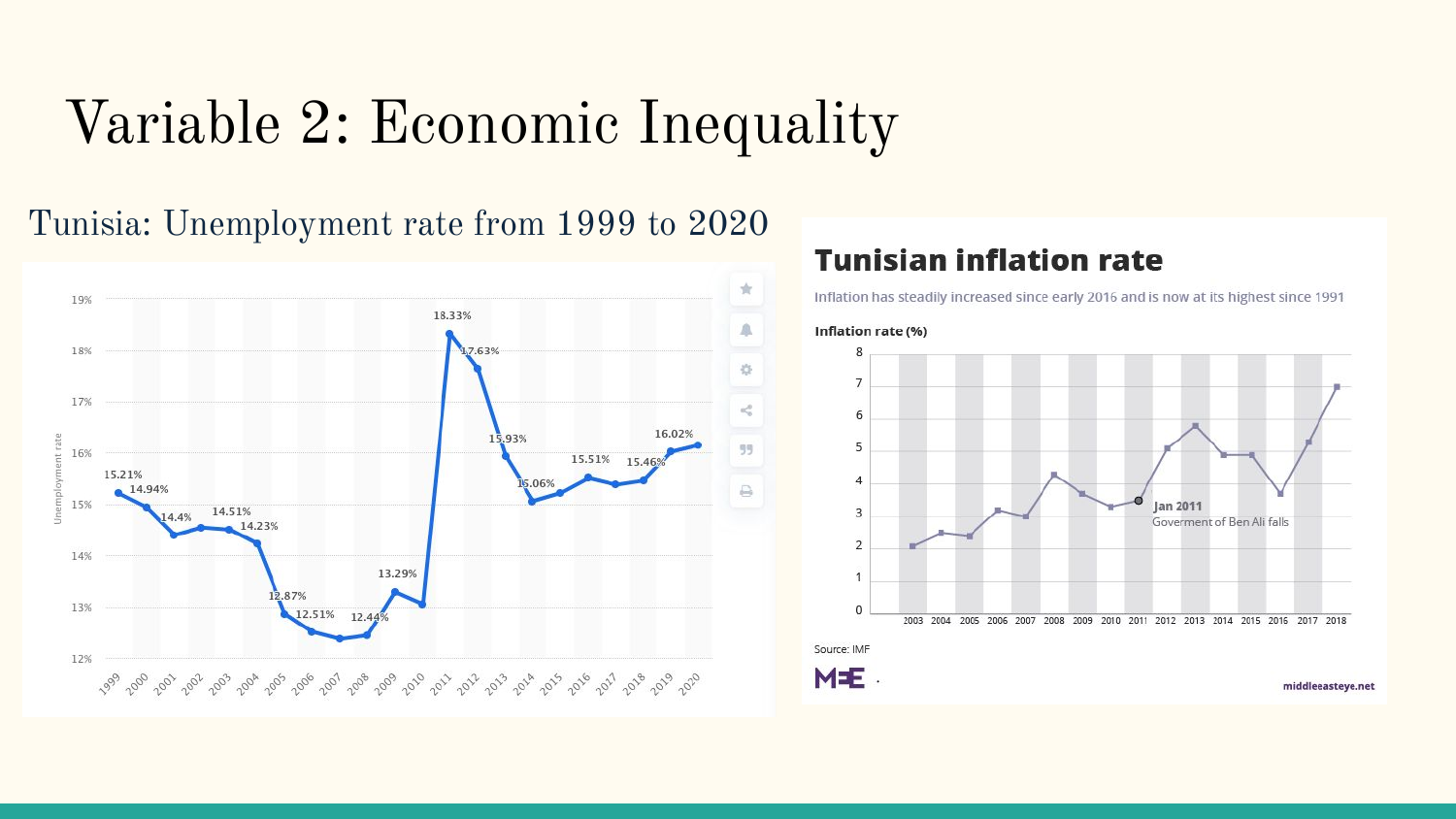### Variable 2: Economic Inequality: Regional Disparities within Tunisia

- ★ Unemployment in South East: 26.6%
- $\star$  In the South West: 22.3%

2010 Poverty and Extreme Poverty Rates by Region